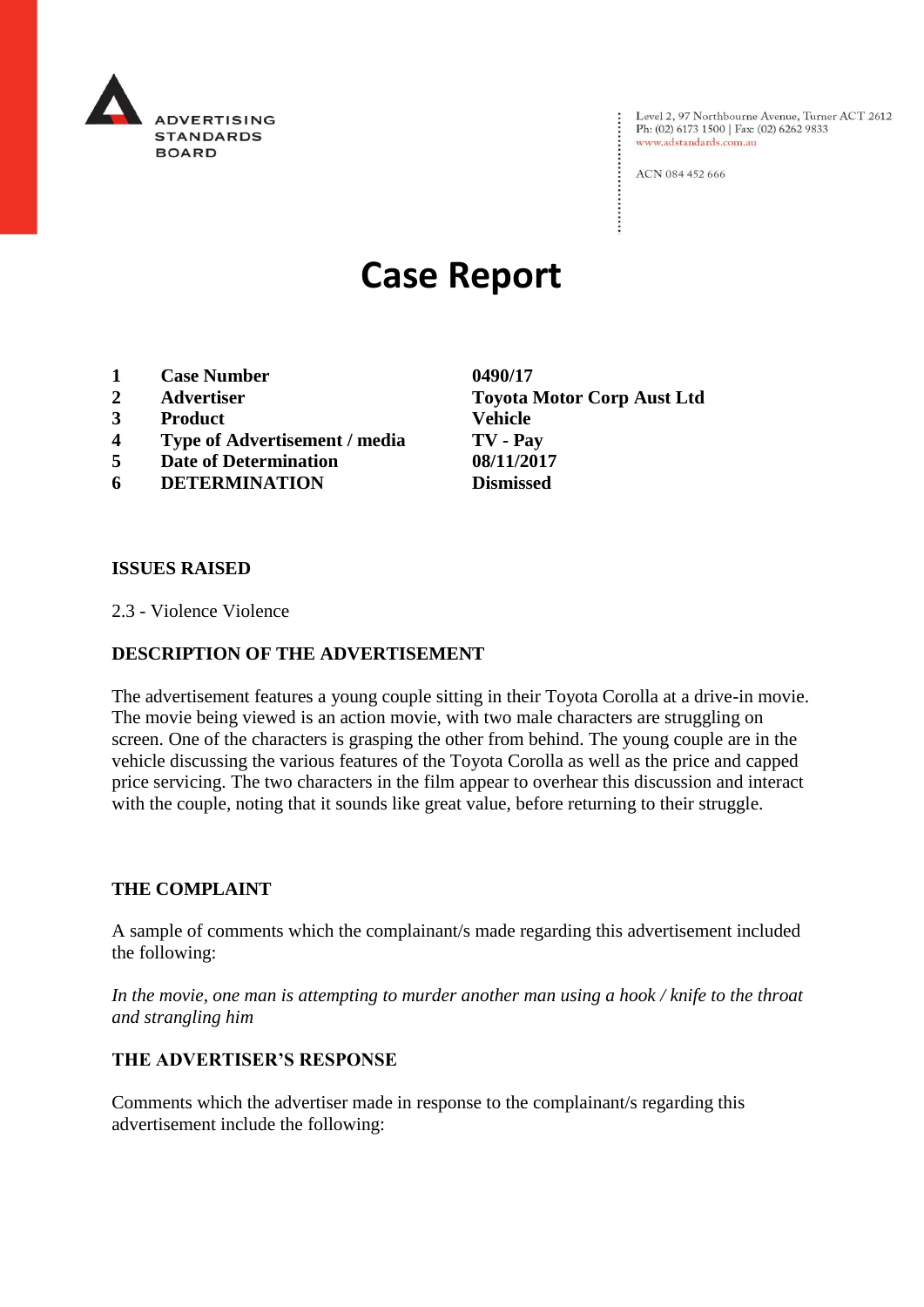*We refer to your recent letter in relation to Complaint Reference 0490/17 (the Complaint).*

*Your letter refers to a retail advertisement by Toyota Motor Corporation Australia Ltd (Toyota) featuring the Toyota Corolla (the Advertisement). Toyota takes any complaints relating to its advertisements seriously and responds as follows.*

# *THE COMPLAINT*

*In your letter, you advise that the Complaint stated: "In the movie, one man is attempting to murder another man using a hook/knife to the throat and strangling him".*

*You have advised that the Complaint falls under section 2 of the AANA Advertiser Code of Ethics (AANA Code). Whilst specific subsections of section 2 have not been identified, Toyota assumes that the content of the Complaint relates to:*

*Section 2.3 – Violence; and Section 2.6 – Health and Safety.*

*Toyota is of the view that sections 2.1, 2.2, 2.4 and 2.5 are not relevant to the Advertisement.*

## *TOYOTA RESPONSE TO COMPLAINT*

*As the issue raised in the Complaint relates to concerns that fall under both Sections 2.3 and 2.6, Toyota will respond to both together.*

*The Advertisement is intended to use fantasy, exaggeration and humour to emphasise that the value proposition of the Toyota Corolla is such that even movie characters are amazed. It clearly depicts a fantastical scenario in which the young couple viewing the action movie are instead distracted by the Toyota Corolla and its price. The sense of fantasy is added to when the characters in the movie break out of character and speak to the viewers, apparently overwhelmed and distracted from their task by the great value.*

*Contrary to the allegation in the Complaint, neither character is attempting to kill the other. The two men are depicted in a clichéd action scene environment full of fire and tension struggling. One of the characters has his arm around the other preventing his escape and demands to know where an unnamed woman is. In the context of the scene, the character is seeking information from the other.*

*Neither character is depicted strangling the other or using any weapons at any time during the scene in the Advertisement. Toyota went to lengths to ensure that the Advertisement at no time depicts any form of restraint or conduct that either explicitly nor implicitly depicts violence or risk to health and safety. The restraining character is depicted with his arm around the other's shoulder, gripping onto the other's shirt front, and not his neck or throat. At a certain point in the Advertisement, the restrained character's necklace falls out of his shirt. Toyota confirms that at no time does the restraining character grip or otherwise handle the necklace.*

*In light of the above, Toyota submits that Complaint has misinterpreted the content of the Advertisement and the Advertisement has not breached the AANA Code.*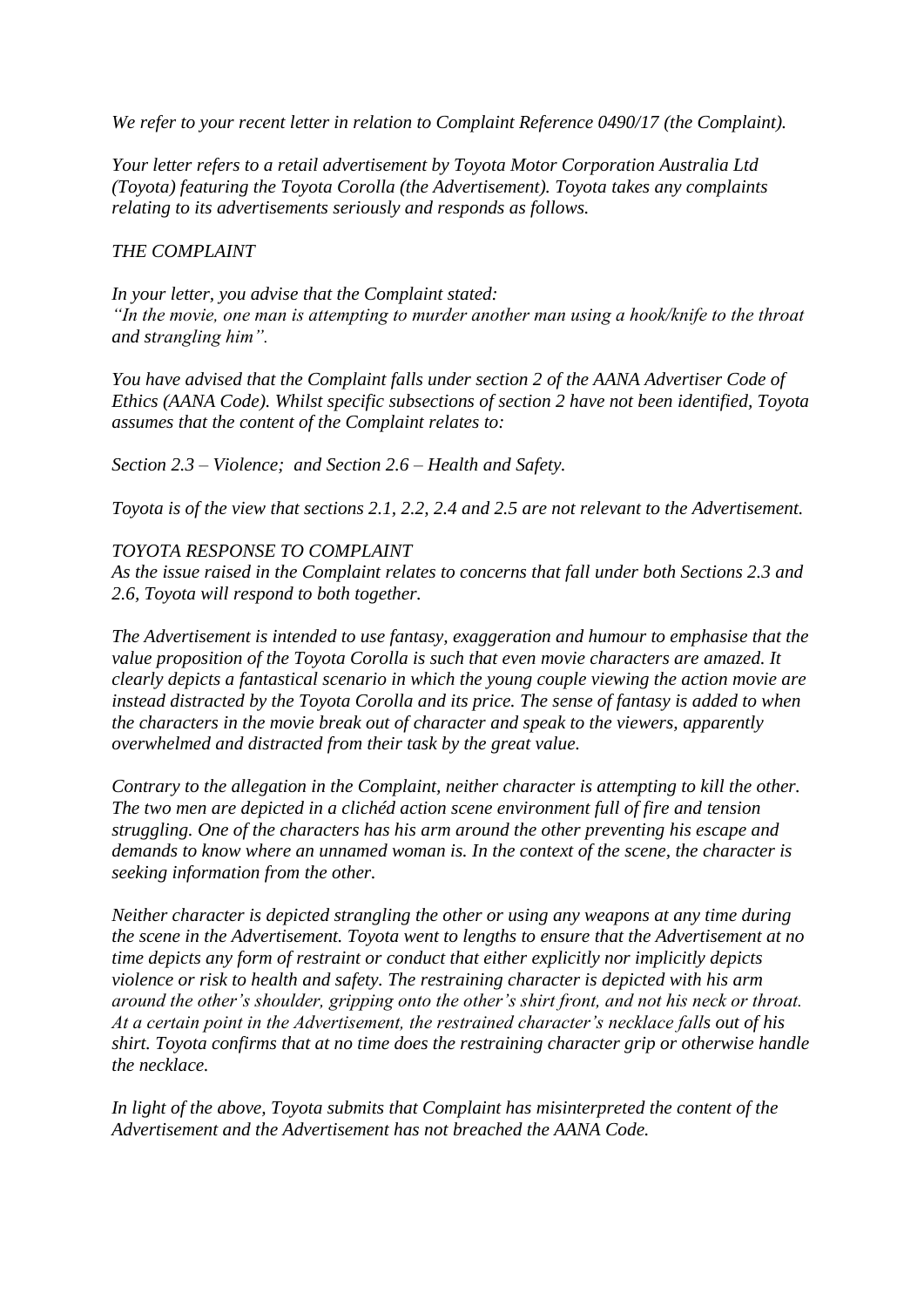## *Consequently, Toyota requests that the Complaint be dismissed.*

## **THE DETERMINATION**

The Advertising Standards Board ("Board") considered whether this advertisement breaches Section 2 of the Advertiser Code of Ethics (the "Code").

The Board noted the complainants' concerns that the advertisement depicts material from movie which is violent and inappropriate.

The Board viewed the advertisement and noted the advertiser's response.

The Board considered whether the advertisement was in breach of Section 2.3 of the Code. Section 2.3 states: "Advertising or Marketing Communications shall not present or portray violence unless it is justifiable in the context of the product or service advertised".

The Board noted the advertisement features two people in a car at the drive-in. The couple are watching a movie on the big screen and the woman is talking about some of the features of the car – a Corolla Ascent Sport CVT. The man comments that it was only \$23990. At this time, the actors in the movie respond to the price and engage with the male driver about the great value. The actors in the movie are in the middle of a fight and one man is holding a hook/blade near the throat of the other man. The details of the car and price appear on screen

The Board noted the advertisement for the free-to-air versions were given a W rating by CAD based on their content (http://www.freetv.com.au/media/CAD/Placement\_Codes.pdf). The Board noted however that the CAD rating does not apply to Pay TV.

The Board noted that the product being advertised is the car and that it is clearly identifiable that the couple are watching a movie at a drive in. The Board noted that the interaction between the characters in the movie and the people in the car is clearly farcical and that it is not possible to talk to the characters of a movie.

The Board noted that the focus of the advertisement is not intended to be on the movie itself other than by showing that the product is such good value that the movie characters break out of character. The Board noted that the scene of the actors fighting is a subsidiary part of the overall advertisement and is not the focus of the promotion.

The Board noted the complainant's concern that the one man is "attempting to murder another man."

The Board considered that most members of the community would be able to easily discern that the men are being viewed in their capacity as actors and the advertisement is not promoting or encouraging violence.

The Board considered that overall the advertisement and this scene especially did not encourage or condone unsafe behaviour and was unlikely to create copycat behaviour.

In the Board's view the advertisement did not consider the visuals were menacing and determined that this advertisement, in the context of Pay TV did not breach Section 2.3 of the